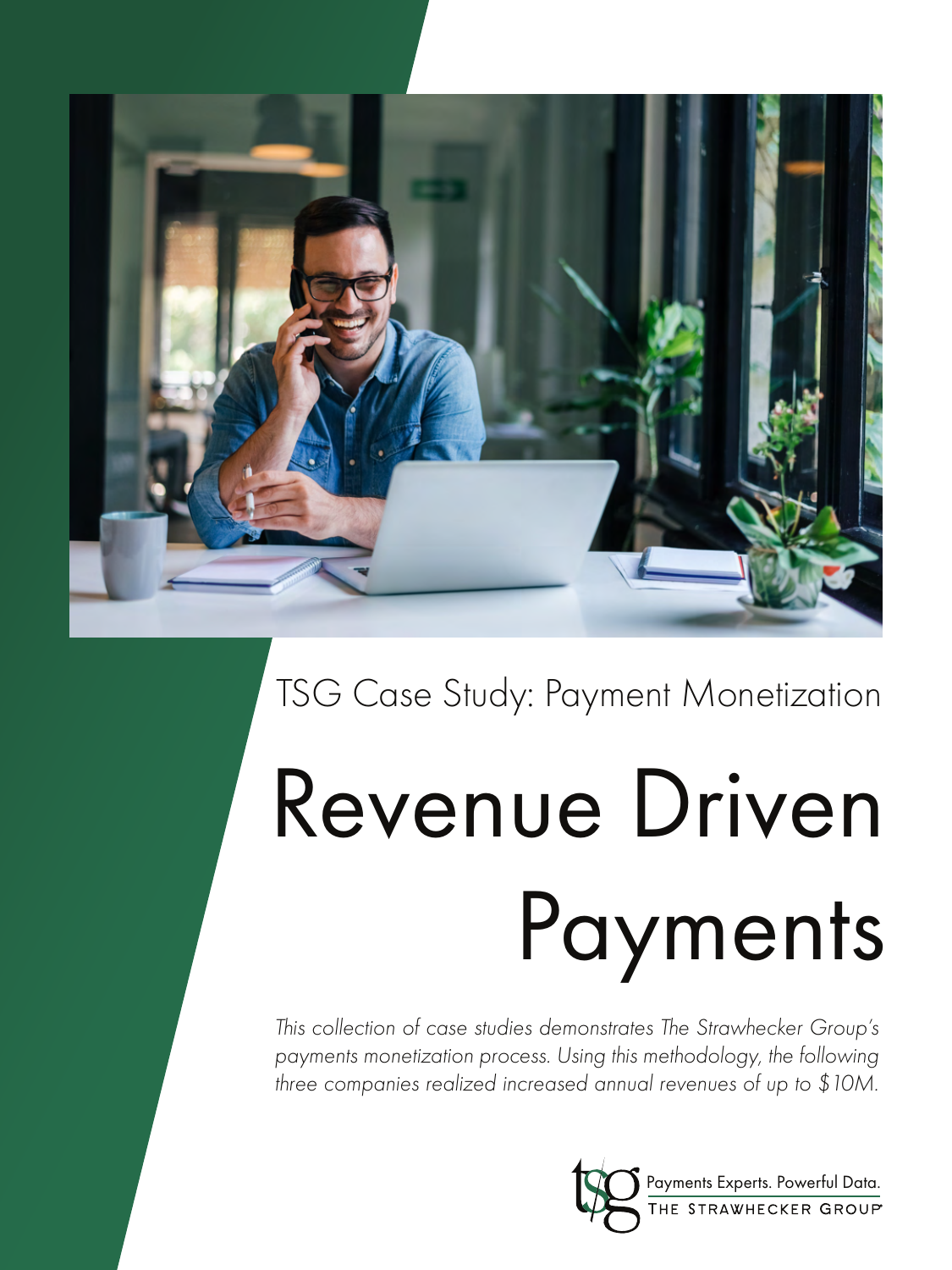## Revenue Driven Payments TSG Case Study: Payment Monetization November 1997.<br>Revenue Driven Payments Now.

#### THE COMPANY: CASE STUDY #1

An independent software vendor (ISV) processed billions of dollars through its solution every year and wanted to drive revenue in payments. The company, which had no experience in payment processing, wanted to provide an integrated payment solution that would provide a seamless customer experience, increase tenure, and provide additional revenue opportunities.

#### THE PROCESS

**Educate** – TSG provided detailed information to the key stakeholders including the Board of Directors, Executive Management, Product team and Technology Group.

**Discovery** – TSG reviewed the solution, the technology, market, and strategy to begin the development of an integrated solution.

**Assess** – TSG evaluated the offering from payment providers regarding all aspects of the partnerships including partnership structure, sales support, customer service, technology offering, and value.

**Implement** – TSG provided onsite support to enable the client to implement this solution immediately while they were building out a team to support this initiative.

**Operate** – TSG provided ongoing strategic and tactical support of the client to assist in driving revenue through pricing, sales operations, technology infrastructure enhancements, and seamless product integration.



## **What was the outcome?**

#### Recurring revenue in excess of \$10 million

This ISV is reaping the financial benefits though payment processing and through increased adoption and tenure of its existing clients. Utilizing TSG's full suite of consulting services, this initiative was producing revenue in less than 12 months from the inception to the execution.

#### TSG IS AN INDEPENDENT AND OBJECTIVE CONSULTANCY

Consulting is our business. TSG provides advice that is free from entanglements or incentives from third parties. We want to do what is best for clients and our client's success has allowed us to become the largest consultancy that specializes in payments

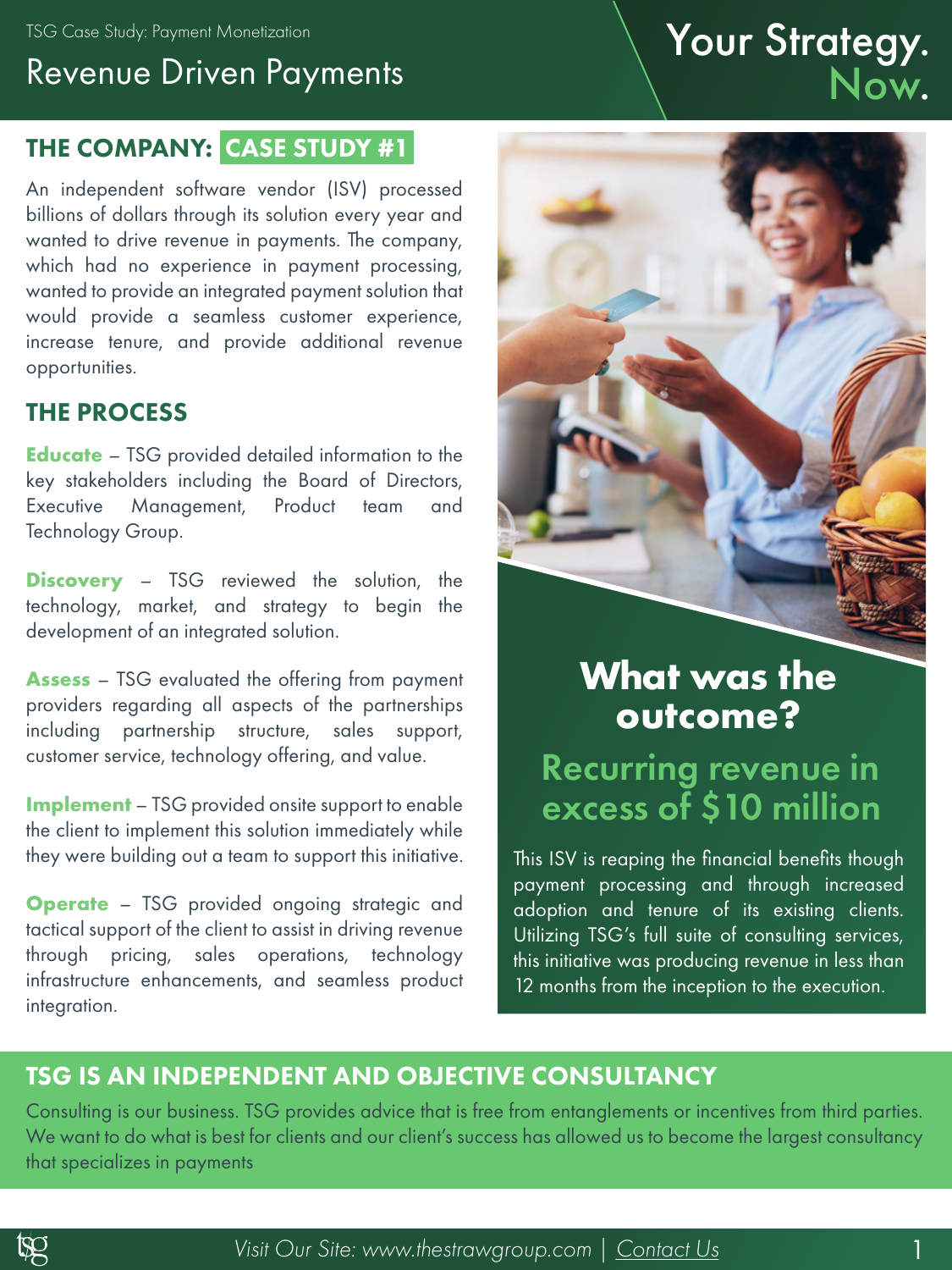TSG Case Study: Payment Monetization

## Revenue Driven Payments

#### THE COMPANY: CASE STUDY #2

A SaaS provider for the manufacturing industry was seeking to streamline their payments acceptance process and drive additional revenue. As a result of TSG's efforts, the business generated about \$200 million annually in new payment volume which had not been digitalized before.

#### THE PARTNERSHIP TERMS

- **1.** The merchant acquirer gives a buy rate of 0.04% and \$0.06, per transaction
- **2.** The SaaS company registers and launches as a payment facilitator
- **3.** The payment facilitator business sets the price for sub-merchants and keeps 100% of the above buy rate
- **4.** Other responsibilities taken on by the payment facilitator include:
	- Risk underwriting and all subsequent processing risk
	- Sales, boarding, education and servicing
	- Settlement to sub-merchants

THE FINANCIAL TERMS

**5.** The offer included a menu of options for allocating the above roles for additional fees

## Your Strategy.<br>Now.



## **What was the outcome?**

New annual revenue of nearly \$2M was realized between the Acquirer and the Payment Facilitator.

| THE FINANCIAL TERMS               |                               | Note: The payment facilitator takes on all other costs for servicing, risk/losses, new account sales and boarding |
|-----------------------------------|-------------------------------|-------------------------------------------------------------------------------------------------------------------|
| Average Ticket                    | \$2,200                       |                                                                                                                   |
| Per Ticket %                      | 0.04%                         |                                                                                                                   |
| Per Ticket \$                     | \$0.06                        |                                                                                                                   |
| <b>Annual Volume</b>              | \$200,000,000                 |                                                                                                                   |
| Interchange + Assessments         | 2.10%                         |                                                                                                                   |
|                                   | <b>Acquirer Revenue (USD)</b> | <b>Payment Facilitator Revenue</b>                                                                                |
| <b>Ticket Revenue</b>             | \$80,000                      | $($ \$80,000)                                                                                                     |
| <b>Ticket Revenue</b>             | \$5,455                       | ( \$5,455)                                                                                                        |
| Interchange + Assessments         | \$0                           | ( \$4,200,000]                                                                                                    |
| MDR@ 3.00%                        | \$0                           | \$6,000,000                                                                                                       |
| <b>Total (New) Annual Revenue</b> | \$85,455                      | \$1,714,545                                                                                                       |

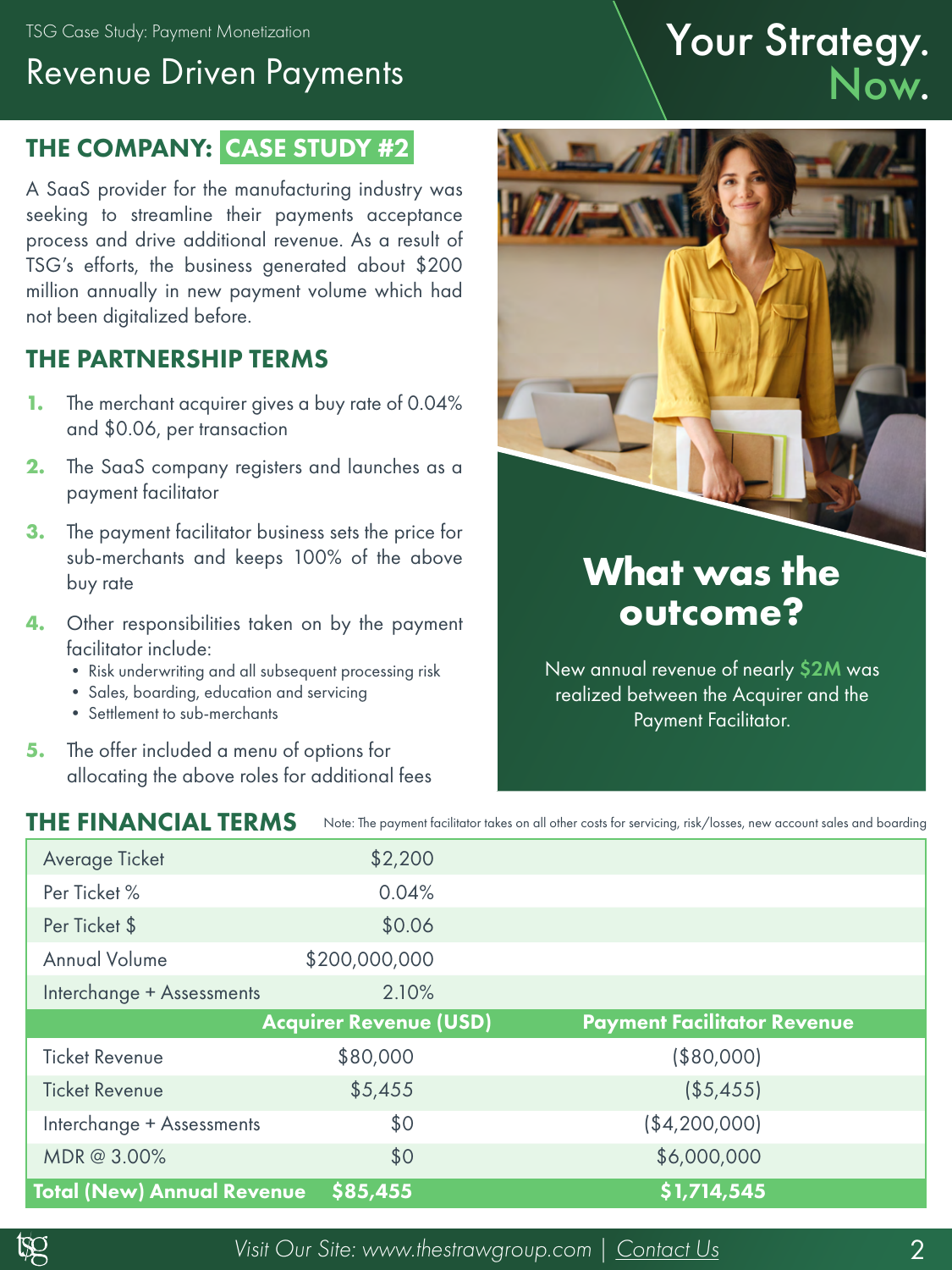TSG Case Study: Payment Monetization

### Revenue Driven Payments

#### THE COMPANY: CASE STUDY #3

A SaaS provider for the travel and recreation industry was seeking to grow and expand their payments business. As a result of TSG's efforts, the provider was able to generate more revenue through the monetization of \$900 million in additional payment volume on their platform.

#### THE PARTNERSHIP TERMS

- **1.** The merchant acquirer charges \$0.0225 per payment authorization and 0.04% per settled transaction
- **2.** The payment facilitator sets the price for sub-merchants and keeps 100% of the above buy rate
- **3.** Other responsibilities taken on by the payment facilitator include:
	- Risk underwriting and all subsequent processing risk
	- Sales, boarding, education and servicing
	- Settlement to sub-merchants
- **4.** The offer included a menu of options for allocating the above roles for additional fees

## Facilitator.

| <b>THE FINANCIAL TERMS</b>        |                               | Note: The payment facilitator takes on all other costs for servicing, risk/losses, new account sales and boarding |
|-----------------------------------|-------------------------------|-------------------------------------------------------------------------------------------------------------------|
| Average Ticket                    | \$860                         |                                                                                                                   |
| Per Ticket %                      | 0.04%                         |                                                                                                                   |
| Per Ticket \$                     | \$0.02                        |                                                                                                                   |
| <b>Annual Volume</b>              | \$900,000,000                 |                                                                                                                   |
| Interchange + Assessments         | 2.10%                         |                                                                                                                   |
|                                   | <b>Acquirer Revenue (USD)</b> | <b>Payment Facilitator Revenue</b>                                                                                |
| <b>Ticket Revenue</b>             | \$360,000                     | ( \$360,000]                                                                                                      |
| <b>Ticket Revenue</b>             | \$23,547                      | (\$23,547)                                                                                                        |
| Interchange + Assessments         | \$0                           | (\$18,900,000)                                                                                                    |
| MDR@ 3.00%                        | \$0                           | \$27,000,000                                                                                                      |
| <b>Total (New) Annual Revenue</b> | \$383,547                     | \$7,716,453                                                                                                       |



Your Strategy.<br>Now.

## **What was the outcome?**

New annual revenue of \$8.1M was realized between the Acquirer and the Payment



*Visit Our Site: www.thestrawgroup.com [| Contact Us](https://thestrawgroup.com/contact)* 3